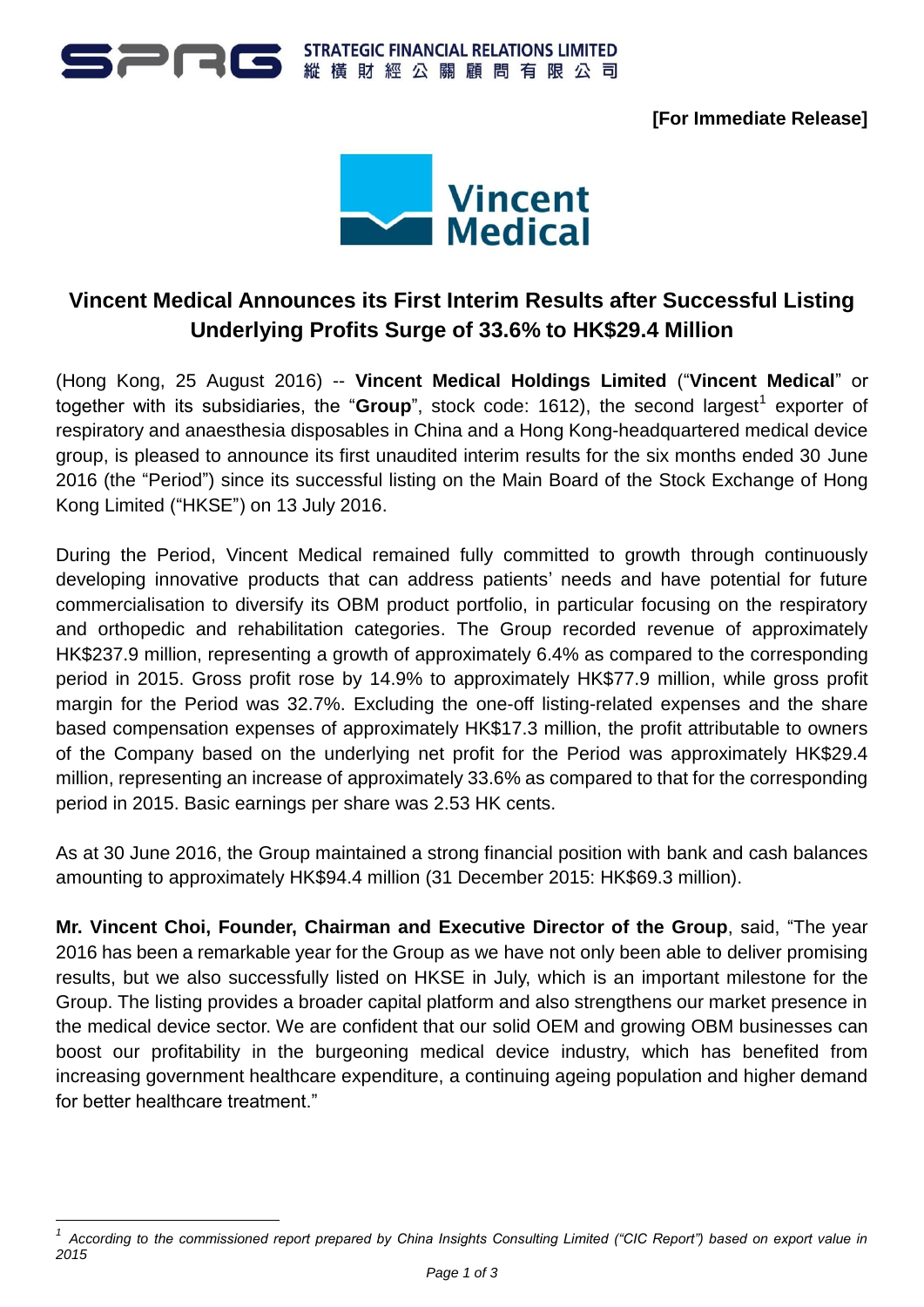# **Business Review**

The businesses of Vincent Medical can be categorized into two segments, specifically, the Original Equipment Manufacturing ("OEM") business and the Original Brand Manufacturing ("OBM") business.

## **OEM Business – A solid business foundation for the Group**

The Group's strong OEM capability and strategic ties with leading healthcare and medical device companies have served as key growth drivers of the OEM business. Segmental turnover from the OEM business increased by 6.0% to approximately HK\$206.8 million, representing 86.9% of total turnover for the Period, and was mainly attributed to an increase in demand for the imaging disposable products.

# **OBM Business – Expanding business with domestic and overseas distributorship network**

The expanding OBM business generated sales of approximately HK\$31.1 million, representing an increase of approximately 9.2% as compared to the corresponding period in 2015. Upon acquiring a controlling interest in Rehab-Robotics Company Limited ("RRCL") in December 2015, the developer of the "Hand of Hope" ("HOH"), an EMG-driven robotic hand training device for stroke patients – winner of the Grand Prix Award in the 2012 International Exhibition of Inventions of Geneva – the Group has consequently expanded its business portfolio to include robotic rehabilitation. During the Period, the Group opened more markets for the HOH by applying for product registration and distribution permits in countries including Germany, Switzerland, Romania, Korea and Singapore.

#### **Prospects**

Looking ahead, the Group will continue to strengthen its market position in the medical devices industry.

Correspondingly, the Group will further expand the OBM business by seeking new innovative technologies to enhance product offerings. Already there are a number of pipeline products that will be in advanced stages of development. The development of the bubble continuous positive airway pressure ("CPAP") and oxygen blender systems are in good progress; the home use ultrasonic nebulizer, which is co-developed with the Guangzhou Institute of Respiratory Disease (廣州呼吸疾 病研究所), and has shown a positive clinical testing result. All these products are expected to be launched in 2017 and sold under the Group's "Inspired Medical" ("英仕醫療") brand through its distribution network in the PRC and overseas. The Group believes that the products will be well-received by the market due to the increasing number of new born babies and respiratory disease patients in the PRC and the emerging markets.